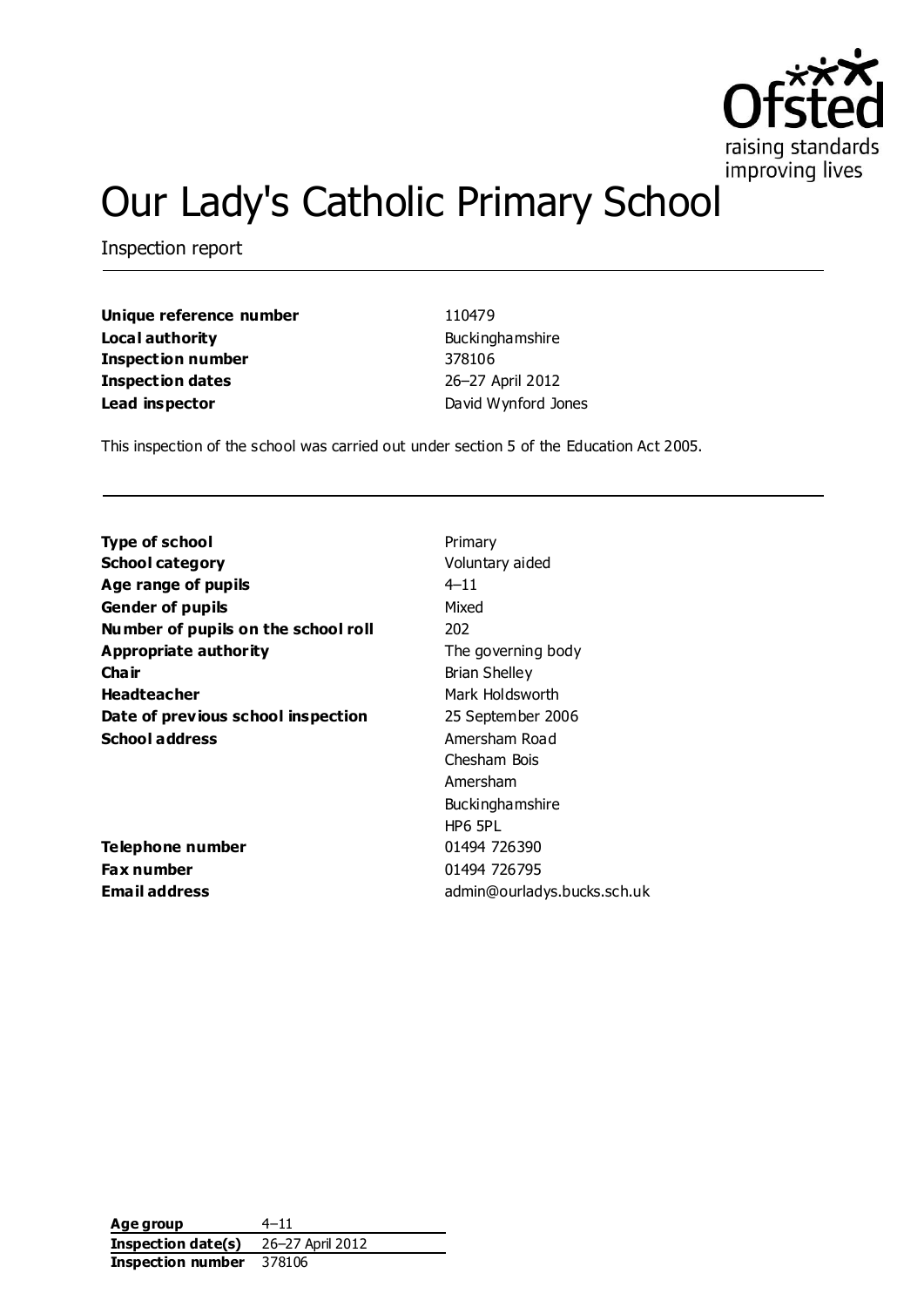

You can use Parent View to give Ofsted your opinion on your child's school. Ofsted will use the information parents and carers provide when deciding which schools to inspect and when.

You can also use Parent View to find out what other parents and carers think about schools in England. You can visit www.parentview.ofsted.gov.uk, or look for the link on the main Ofsted website: www.ofsted.gov.uk

The Office for Standards in Education, Children's Services and Skills (Ofsted) regulates and inspects to achieve excellence in the care of children and young people, and in education and skills for learners of all ages. It regulates and inspects childcare and children's social care, and inspects the Children and Family Court Advisory Support Service (Cafcass), schools, colleges, initial teacher training, work-based learning and skills training, adult and community learning, and education and training in prisons and other secure establishments. It assesses council children's services, and inspects services for looked after children, safeguarding and child protection.

Further copies of this report are obtainable from the school. Under the Education Act 2005, the school must provide a copy of this report free of charge to certain categories of people. A charge not exceeding the full cost of reproduction may be made for any other copies supplied.

If you would like a copy of this document in a different format, such as large print or Braille, please telephone 0300 123 4234, or email enquiries@ofsted.gov.uk.

You may copy all or parts of this document for non-commercial educational purposes, as long as you give details of the source and date of publication and do not alter the information in any way.

To receive regular email alerts about new publications, including survey reports and school inspection reports, please visit our website and go to 'Subscribe'.

Piccadilly Gate Store St **Manchester** M1 2WD

T: 0300 123 4234 Textphone: 0161 618 8524 E: enquiries@ofsted.gov.uk W: www.ofsted.gov.uk

© Crown copyright 2012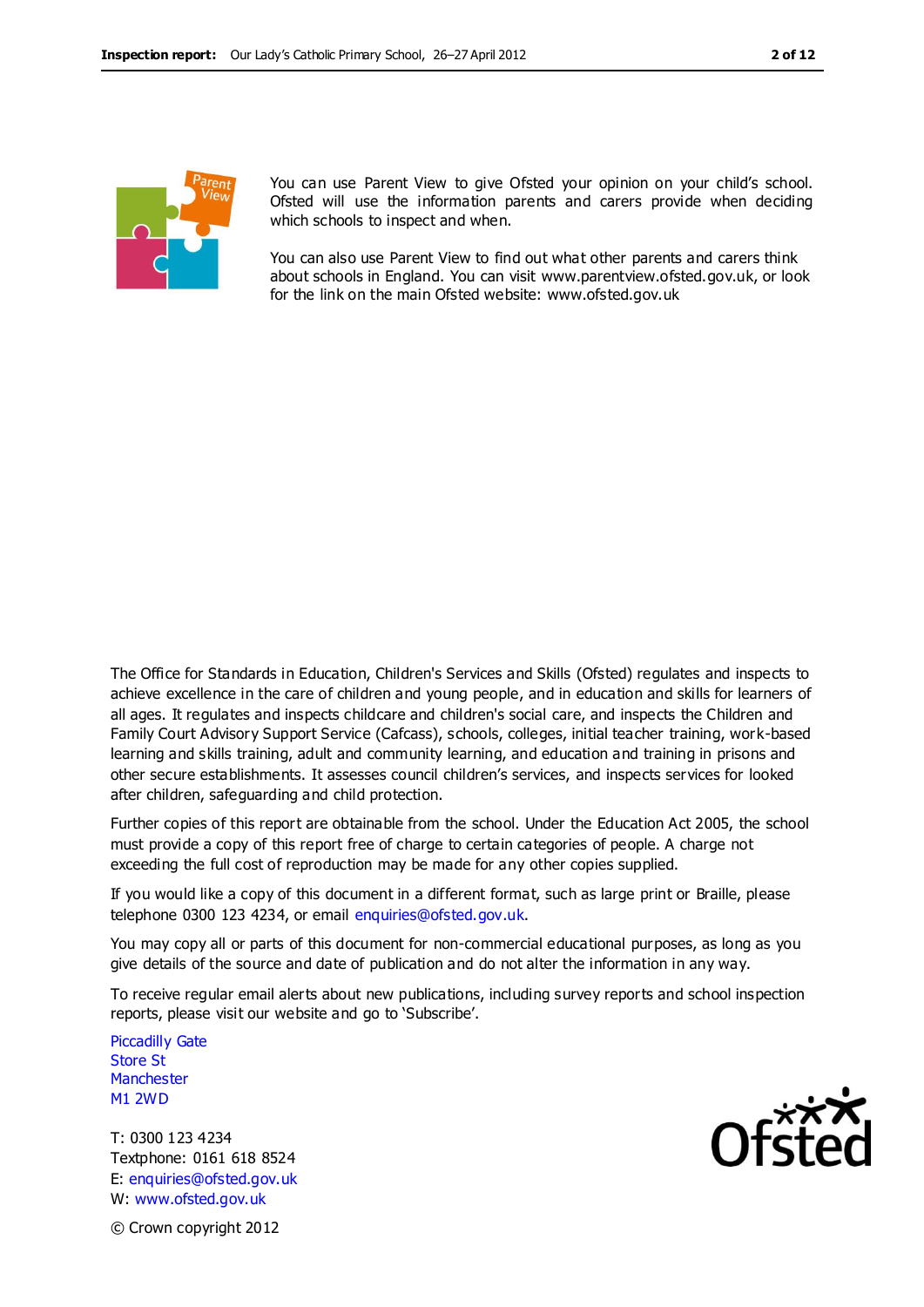## **Introduction**

| Inspection team     |                      |
|---------------------|----------------------|
| David Wynford Jones | Additional inspector |
| Deirdre Crutchley   | Additional inspector |

This inspection was carried out with two days' notice. Inspectors visited an assembly and 13 lessons, observing seven teachers. Some pupils in Years 2 and 6 were heard read. Inspectors held meetings with members of the governing body, staff and groups of pupils. Inspectors took account of the responses to the on-line questionnaire (Parent View), as well as documents provided by the school, in planning the inspection. They observed the school's work and looked at a wide range of documentation, including the data the school has collected on pupils' attainment and progress, procedures for keeping pupils safe and the school development plan. Inspectors analysed 133 questionnaires completed by parents and carers, together with those from staff and pupils.

## **Information about the school**

Our Lady's Catholic Primary School is similar in size to other primary schools. The large majority of the pupils are of White British origin. The remaining pupils come from a number of different minority ethnic heritages. There is no predominant group. Very few pupils speak English as an additional language and none is at the early stages of learning English. The proportion of disabled pupils and those with special educational needs is broadly similar to the national average as is the proportion with a statement of special educational needs or supported by school action plus. The proportion of pupils known to be eligible for free school meals is considerably lower than the national average. In 2011, the school met the government's floor standards which set minimum expectations for pupils' attainment and progress. The deputy headteacher led the school during the autumn term 2011. The headteacher assumed responsibility in January 2012.

A serious incident that occurred at the school since the previous education inspection is under investigation by the appropriate authorities. Ofsted does not have the power to investigate incidents of this kind. The welfare provision in the school was evaluated against the regulations that are in place and inspection judgements are based on the evidence available at the time of the inspection.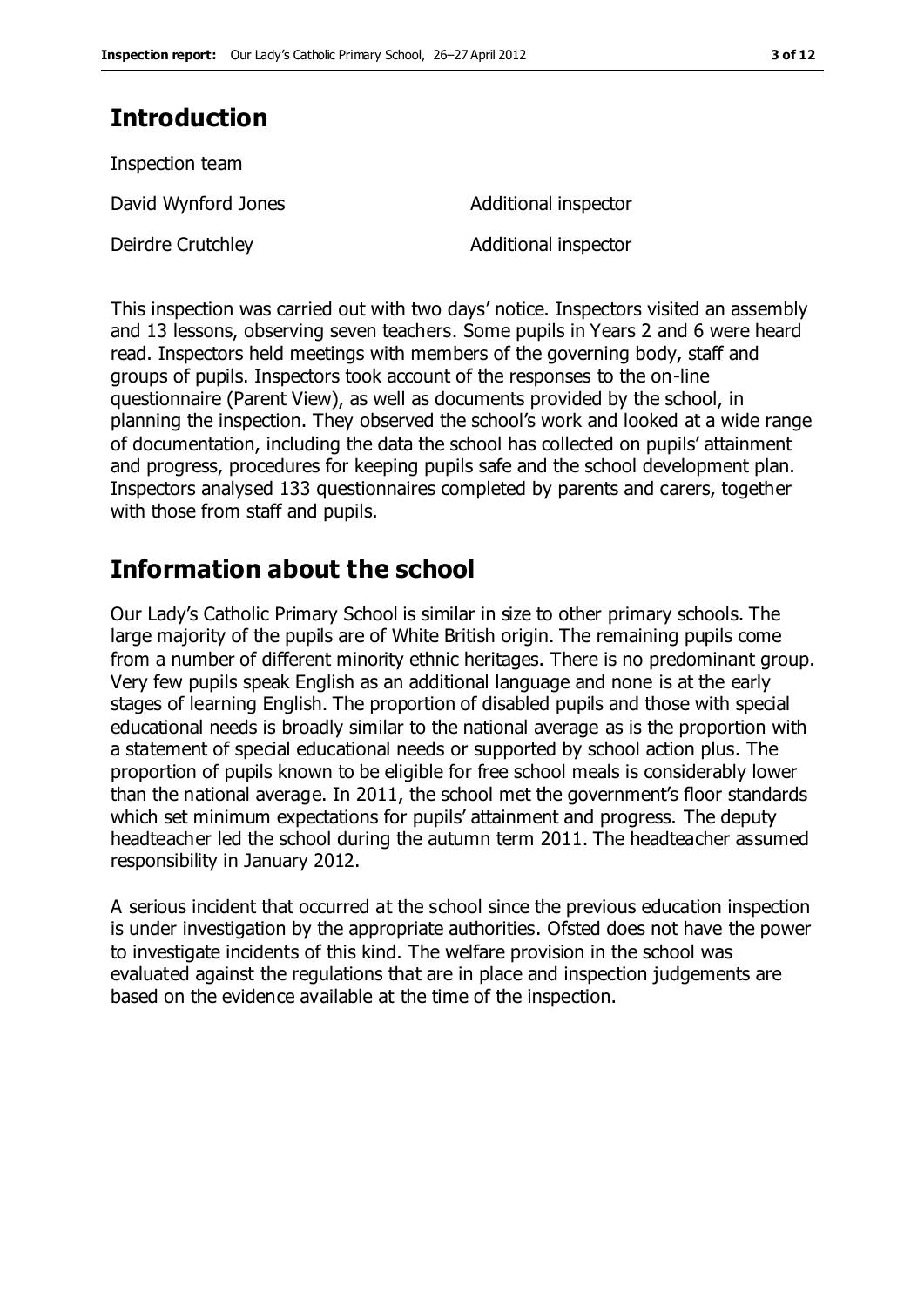## **Inspection judgements**

| <b>Overall effectiveness</b>     |   |
|----------------------------------|---|
|                                  |   |
| <b>Achievement of pupils</b>     | 3 |
| <b>Quality of teaching</b>       |   |
| Behaviour and safety of pupils   | З |
| <b>Leadership and management</b> |   |

## **Key findings**

- This is a satisfactory school. It is successfully emerging from a period of a decline in its performance and shows the capacity to improve. It is not a good school because improvements are needed in aspects of leadership and the achievement of pupils.
- Pupils' achievement is satisfactory. Attainment at the end of Year 6 is above average in reading, writing and mathematics. Girls tend to outperform the boys. However, the gap is closing. Pupils make satisfactory progress overall but it is variable between classes because the quality of teaching is not consistently good. Pupils' progress in writing is slower than in reading because pupils have insufficient opportunities to consolidate and extend their writing skills in other lessons and some pupils' knowledge of phonics (the sounds that letters make) is insecure.
- Pupils' behaviour is satisfactory and improving. They are polite. Most have a positive attitude to learning and have a satisfactory understanding of personal safety. Their attendance is above average.
- Teaching is satisfactory overall. Increasingly, there are examples of good teaching on which the school can build. Teachers do not always make best use of assessment information to plan work that challenges pupils of different abilities. As a result, expectations of what some pupils can achieve are not high enough. Marking, although improving, does not consistently provide pupils with sufficient guidance to improve their work.
- Leadership and management are satisfactory. Robust monitoring and evaluation of how well the school was doing has enabled the headteacher and senior leaders to identify where there were weaknesses in teaching and learning. As a result, changes are improving provision and outcomes for pupils. Most middle leaders have not yet acquired sufficient skills in using assessment information to ensure pupils make good progress and to contribute to whole-school development. The governing body is supportive but does not critically evaluate the school's performance or routinely hold senior leaders to account.

Schools whose overall effectiveness is judged satisfactory may receive a monitoring visit by an Ofsted inspector before their next section 5 inspection.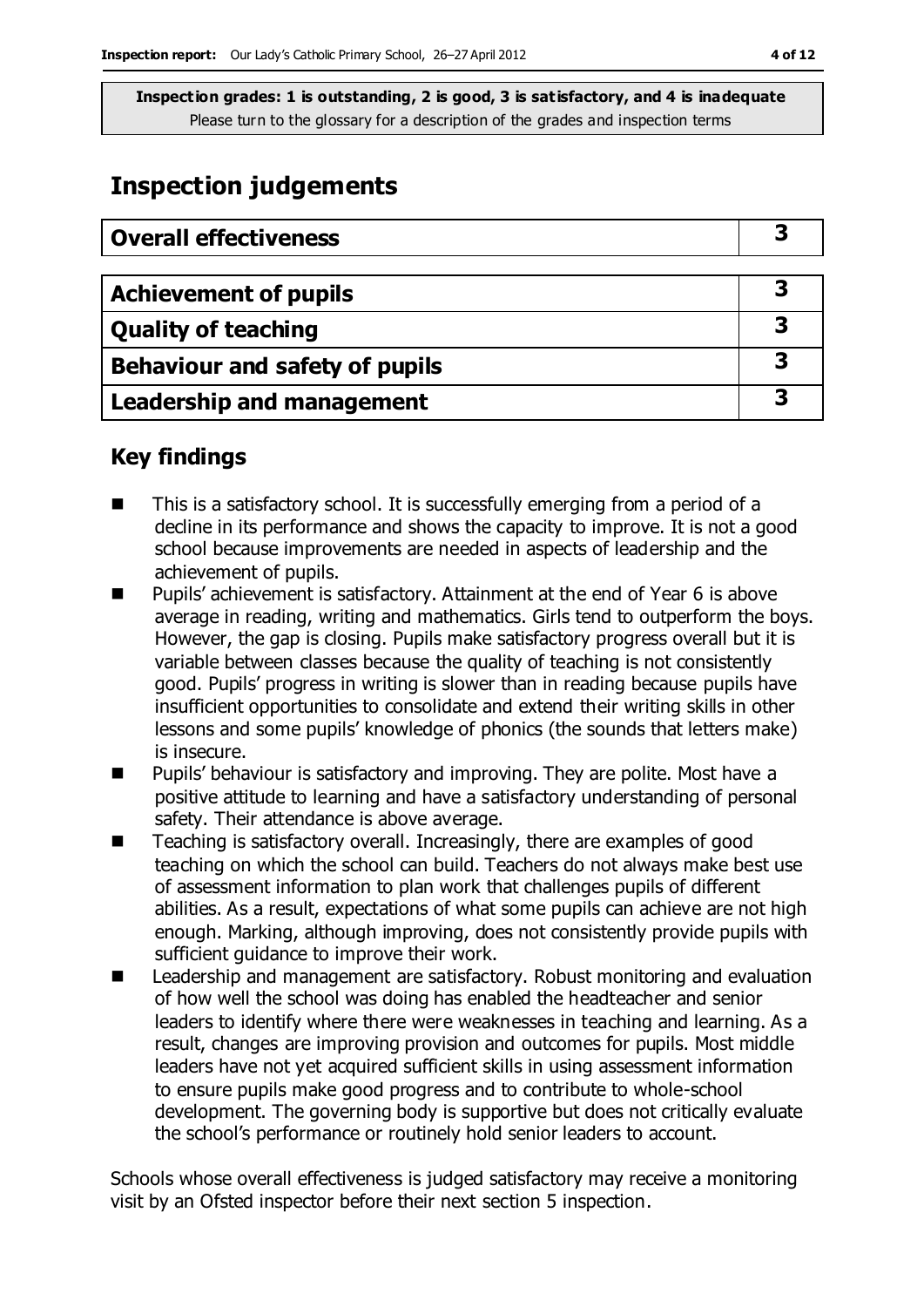#### **What does the school need to do to improve further?**

- Accelerate the rate of pupils' progress, especially in writing, by:
	- making effective use of assessment information to plan lessons and to identify outcomes that are closely matched to pupils' differing needs and abilities
	- consolidating the recently introduced marking policy so that all pupils are clear about their next steps for improvement
	- reinforcing pupils' writing skills and phonic knowledge in other lessons.  $\equiv$
- $\blacksquare$  Improve the leadership of the school by:
	- developing the skills of middle leaders in analysing and using assessment data to raise expectations, to challenge their colleagues and to accelerate pupils' progress
	- ensuring the governing body critically evaluates the school's performance and holds the senior leadership team to account.

#### **Main report**

#### **Achievement of pupils**

Most children enter the Early Years Foundation Stage with skills and knowledge above those expected for their age and make satisfactory progress. They interact well with each other and move freely between indoor and outdoor activities. They are confident, and willingly engaged the inspector in conversation. Some talked enthusiastically about the activities recorded in their 'learning journey' folders.

Most pupils have a satisfactory understanding of phonics and use their knowledge appropriately to read unfamiliar words. However, teachers do not always have high enough expectations of what they can achieve given their starting point. By Year 2 pupils are developing their phonic skills satisfactorily. This is as a result of recent initiatives within the school. However, some of the older pupils in Years 3 to 6 do not use phonic strategies confidently enough to support their reading. This can be attributed to the lack of emphasis in the past on the teaching of phonics and a lack of regular opportunities for pupils to read aloud to their teachers. Nevertheless, pupils in the current Years 2 and 6 are on track to reach above the expected levels in reading by the end of the year.

Although attainment in writing is above average, it is not quite as high as in reading and mathematics. This is because pupils are not given sufficient opportunities to consolidate their skills when writing in other subjects and are not regularly reminded of their literacy targets. Basic strategies, such as the use of dictionaries and thesauri, to check spelling and to extend their vocabulary are not routine. Pupils' progress is starting to accelerate but remains variable as they move through the school. Pupils tend to make more rapid progress at the end of Key Stages 1 and 2 where teaching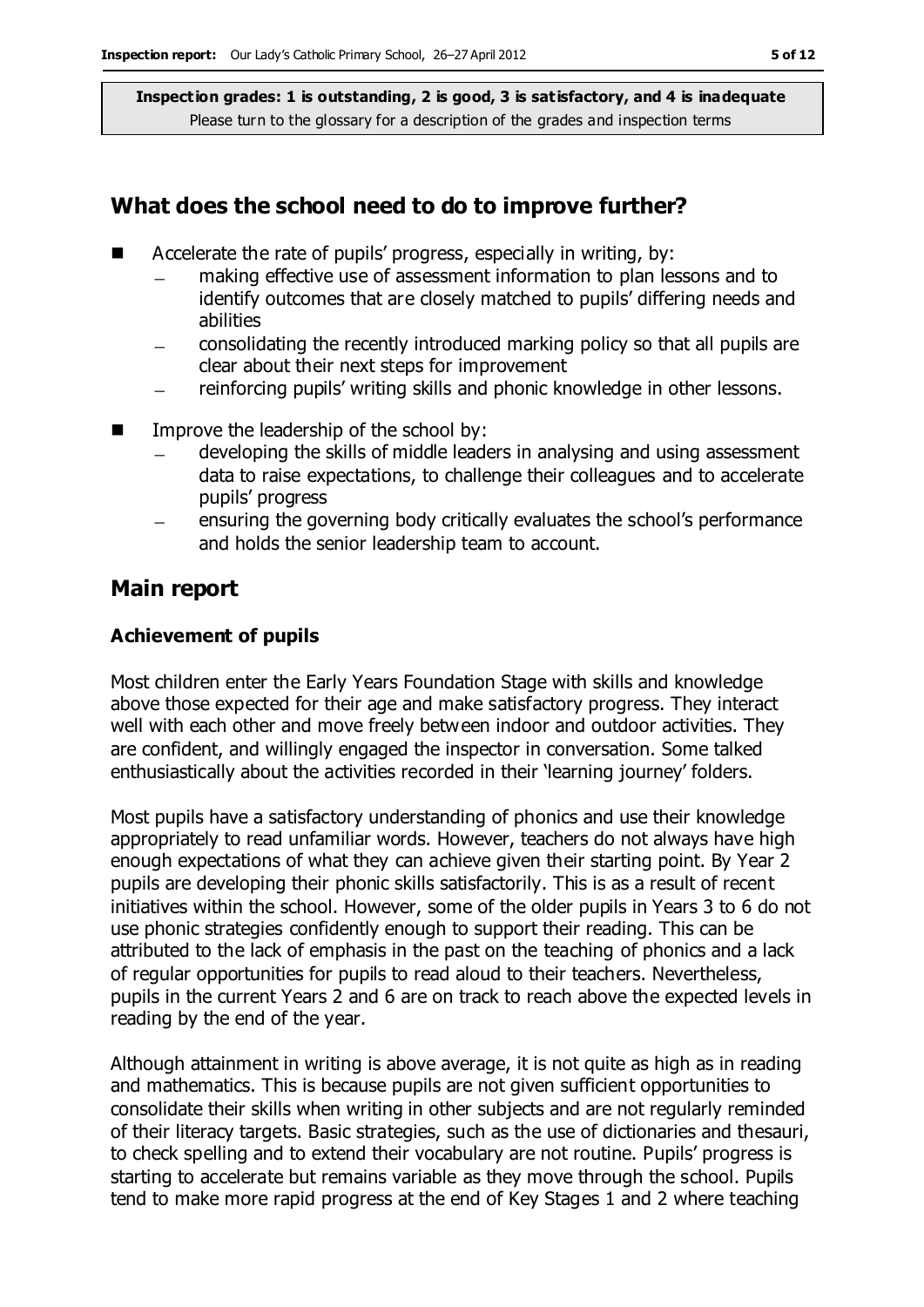is stronger. However, it is now becoming more consistent following improvements in the quality of teaching. Given the pupils' starting points, by the end of Year 6 their progress and achievement are satisfactory.

Boys tend to make slightly slower progress than the girls; the progress of most sizable groups, for example White British, those not entitled to free school meals and those without special educational needs, is similar to that found nationally. The progress of the majority of disabled pupils and those with special educational needs is similarly satisfactory. The gap in performance between boys and girls is closing because, in the lessons observed, more of the work was tailored to capture boys' interest. For example, in a Year 5 literacy lesson, pupils worked well in pairs to draft a letter of complaint. They discussed the use of words such as might, should, must and may to strengthen the text and the argument as they drafted the letter.

The large majority of parents and carers consider that their children are making good progress, and that the school helps their children to develop skills in communication, reading, writing and mathematics. The inspection identified examples of good progress, but it is not yet consistent enough across the school to be good overall.

#### **Quality of teaching**.

Teaching is satisfactory overall. Relationships between pupils and staff are good. Teachers act as positive role models to promote the pupils' spiritual, moral, social and cultural development. Teachers plan their lessons appropriately and ensure that the requirements of the National Curriculum are met. However, they do not always build in enough opportunities to promote and consolidate pupils' phonic and writing skills. Most lessons begin with the teacher sharing the purpose of the lesson, but they do not routinely make clear their expectations of the pupils working at different levels. This is because assessment information has not been used effectively to identify challenging outcomes for different ability groups. Consequently, most pupils make satisfactory rather than good progress. Adult support is usually deployed well to assist individual and small-group learning, particularly to support pupils with disabilities and special educational needs. Improved planning clearly identifies the support needed to ensure these pupils make at least satisfactory progress in relation to their starting points and needs.

Where teaching is best, teachers make effective use of assessment information to plan work that builds on previous learning, captures pupils' imagination and is well matched to their needs and ability. Pupils are encouraged to undertake research and to develop their reading skills. Teachers use questioning skills effectively to probe pupils' understanding and to challenge their thinking. The pace of lessons is brisk. For example, in a Year 6 mathematics lesson, pupils responded well to a range of quick-fire questions from the class teacher. They used subject-specific terminology confidently to describe equilateral, isosceles and scalene triangles. In the practical activity that followed they were encouraged to read the questions carefully before they calculated the angles of different types of triangles and correctly identified sides of equal lengths.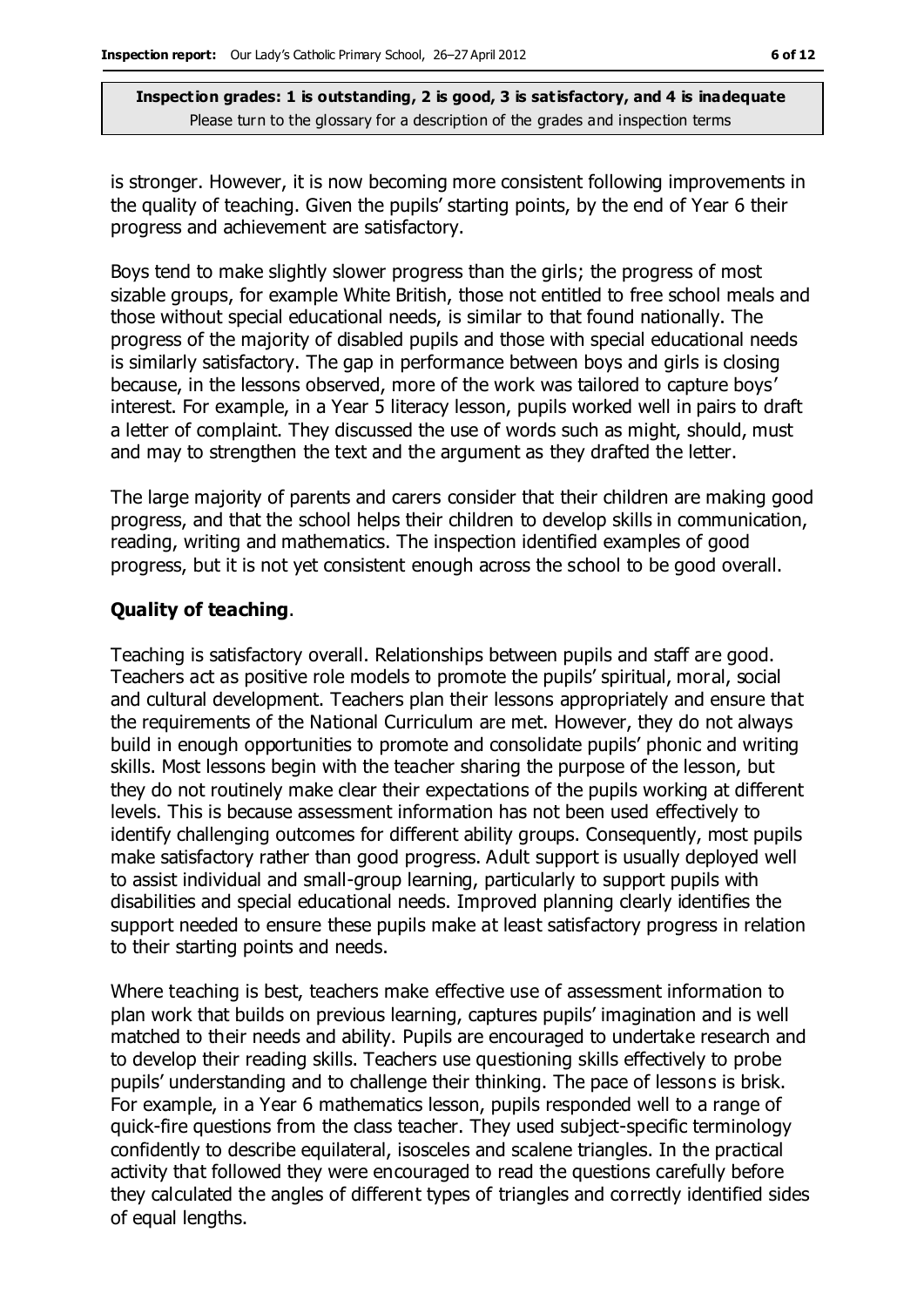Pupils' work is usually marked regularly. Teachers make good use of praise and there are some helpful next-step comments that help pupils to make progress towards their literacy and numeracy targets. However, the recently introduced marking policy has yet to be implemented consistently in all subjects to ensure all pupils are fully aware of the next steps towards reaching their targets.

Most parents and carers think that their children are well taught. Inspectors found that teaching has improved recently and there is more good teaching in the school, but it is not consistent enough to enable all pupils to make good progress from their starting points and achieve well.

#### **Behaviour and safety of pupils**

Pupils' behaviour and attitude to work are improving rapidly. They are now taking greater responsibility for their own actions and are developing a more positive attitude towards learning. Pupils are welcoming, polite and courteous to visitors and show respect and understanding for one another. There are very few bullying or racist incidents. Pupils confirm that instances of any form of bullying, including name calling and fighting, are infrequent and, if they do occur, are dealt with swiftly. Pupils say they enjoy school, that behaviour has improved following the updating of the behaviour policy and that they feel safe. The curriculum provides pupils with a range of opportunities to understand how they can keep themselves safe. They are able to explain clearly the issues relating to personal safety, including internet safety. Pupils' attendance is also improving and is now above average. Pupils' positive interaction with each other contributes much to their social and moral development.

Most parents and carers who responded to the inspection questionnaire are convinced their children feel safe and the very large majority stated that behaviour is good. However, some stated that lessons are interrupted by inappropriate behaviour. Inspectors endorse their views that pupils feel safe and would agree that behaviour has improved but it is not yet good. There are instances of low-level disruption rather than serious misbehaviour.

#### **Leadership and management**

All staff have responded positively to the headteacher's vision for school improvement and initiatives to drive their professional development forward. For example, there have been improvements in the quality of teaching and pupils' behaviour. Systems and structures have been reviewed and a detailed rapid school development plan has been agreed. The plan is being implemented systematically and effectively. In addition, the school's computerised system for recording and analysing pupils' attainment and progress has been updated. Good use is made of this information to challenge underperformance in teaching and learning. As a result, pupils are now making at least satisfactory progress. Parents and carers are pleased with the changes. One wrote, 'The new headteacher is extremely proactive and has a strong vision of how the school should be. He is a clear leader and already within the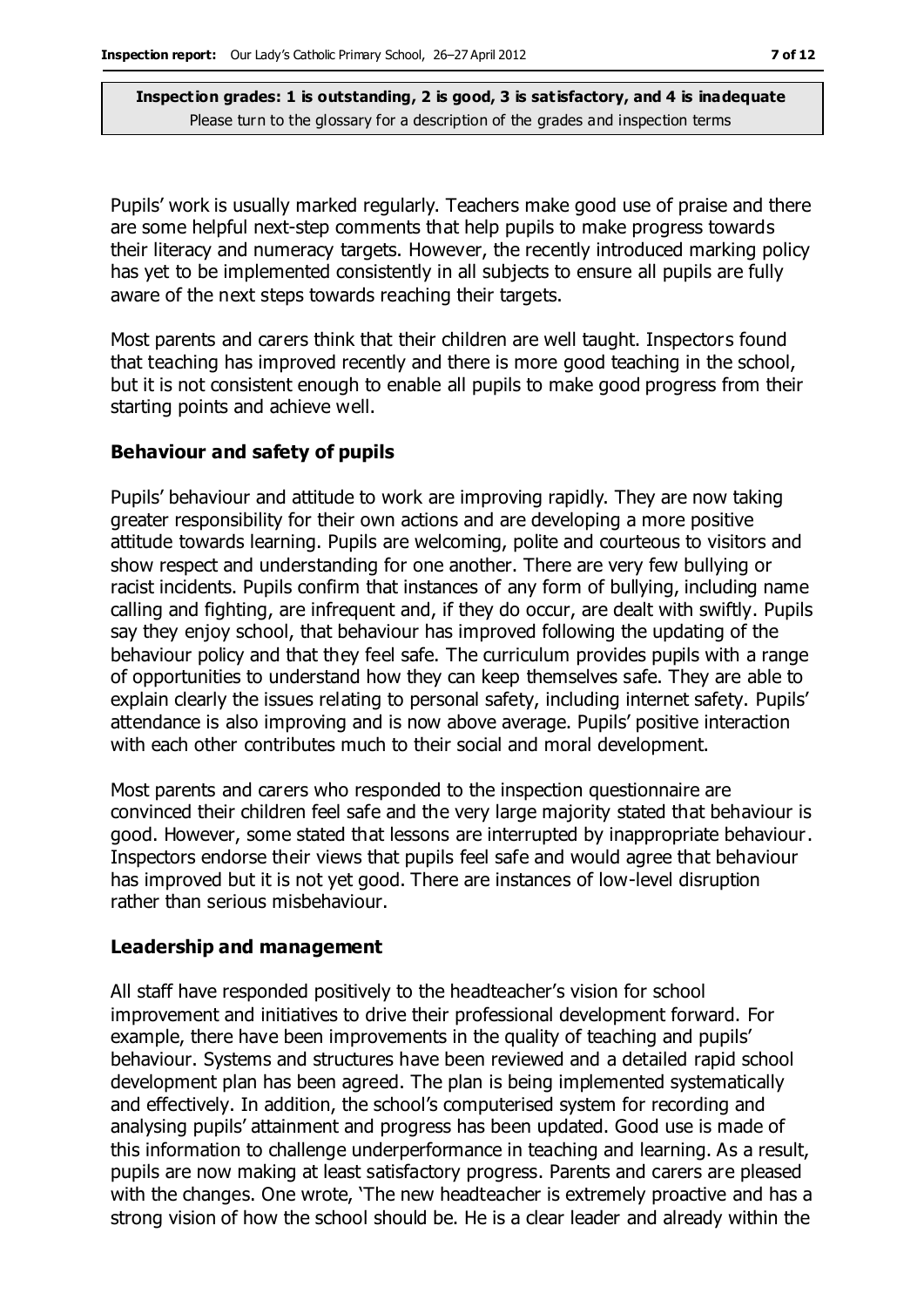short time that he has been here, he has breathed new life into the whole school community.' Others made similar comments.

Middle leaders, under the guidance of the headteacher, are developing their expertise well and are beginning to identify priorities for the school's future development. However, they have not fully developed their skills in analysing assessment information to support their colleagues and in ensuring pupils make accelerated progress.

The governing body has worked closely with the local authority to appoint a headteacher, ensure stability and address staffing issues. The governing body is now more aware of its role and responsibilities. A wide range of policies are being reviewed and updated but the governing body has yet to critically evaluate the school's performance against external measures. Historically, the governing body has not held the senior leadership team sufficiently to account and has still to fully develop this role. Issues raised following a recent local authority safeguarding audit have been dealt with promptly and efficiently. The school meets the latest government requirements on safeguarding. School leaders and staff promote equality satisfactorily. Any rare incident of discrimination is investigated appropriately.

Senior leaders are fully aware of the differences in performance between boys and girls and have taken successful action to close the gap. The curriculum is broad, balanced and promotes pupils' learning, including their spiritual, moral, social and cultural development, satisfactorily. However, there is insufficient emphasis on promoting pupils' multicultural knowledge and understanding. The curriculum is enhanced by a suitable range of after-school activities, visits and visitors to the school. The clear vision for the development of the school, the commitment of all stakeholders and the positive impact of actions already taken confirm that the school has the capacity to improve further.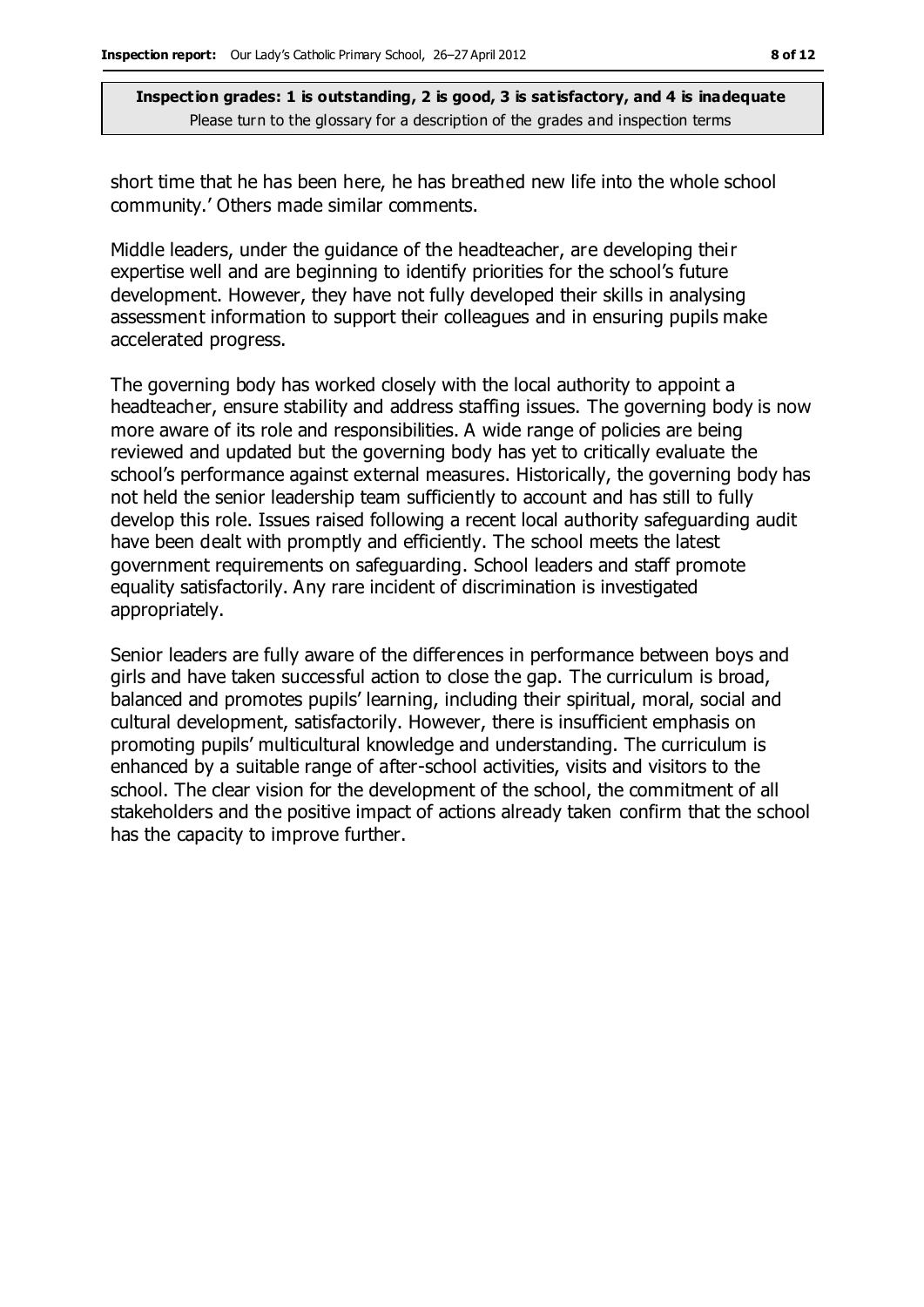## **Glossary**

#### **Grade Judgement Description** Grade  $1$  | Outstanding | These features are highly effective. An outstanding school provides exceptionally well for all its pupils' needs. Grade 2 Good These are very positive features of a school. A school that is good is serving its pupils well. Grade 3  $\parallel$  Satisfactory  $\parallel$  These features are of reasonable quality. A satisfactory school is providing adequately for its pupils. Grade 4  $\parallel$  Inadequate  $\parallel$  These features are not of an acceptable standard. An inadequate school needs to make significant improvement in order to meet the needs of its pupils. Ofsted inspectors will make further visits until it improves.

### **What inspection judgements mean**

#### **Overall effectiveness of schools**

|                       | Overall effectiveness judgement (percentage of schools) |      |                     |                   |
|-----------------------|---------------------------------------------------------|------|---------------------|-------------------|
| <b>Type of school</b> | <b>Outstanding</b>                                      | Good | <b>Satisfactory</b> | <b>Inadequate</b> |
| Nursery schools       | 54                                                      | 42   |                     |                   |
| Primary schools       | 14                                                      | 49   | 32                  |                   |
| Secondary             | 20                                                      | 39   | 34                  |                   |
| schools               |                                                         |      |                     |                   |
| Special schools       | 33                                                      | 45   | 20                  |                   |
| Pupil referral        |                                                         | 55   | 28                  |                   |
| units                 |                                                         |      |                     |                   |
| All schools           |                                                         |      | م -                 |                   |

New school inspection arrangements have been introduced from 1 January 2012. This means that inspectors make judgements that were not made previously.

The data in the table above are for the period 1 September to 31 December 2011 and represent judgements that were made under the school inspection arrangements that were introduced on 1 September 2009. These data are consistent with the latest published official statistics about maintained school inspection outcomes (see www.ofsted.gov.uk).

The sample of schools inspected during 2010/11 was not representative of all schools nationally, as weaker schools are inspected more frequently than good or outstanding schools.

Primary schools include primary academy converters. Secondary schools include secondary academy converters, sponsor-led academies and city technology colleges. Special schools include special academy converters and non-maintained special schools.

Percentages are rounded and do not always add exactly to 100.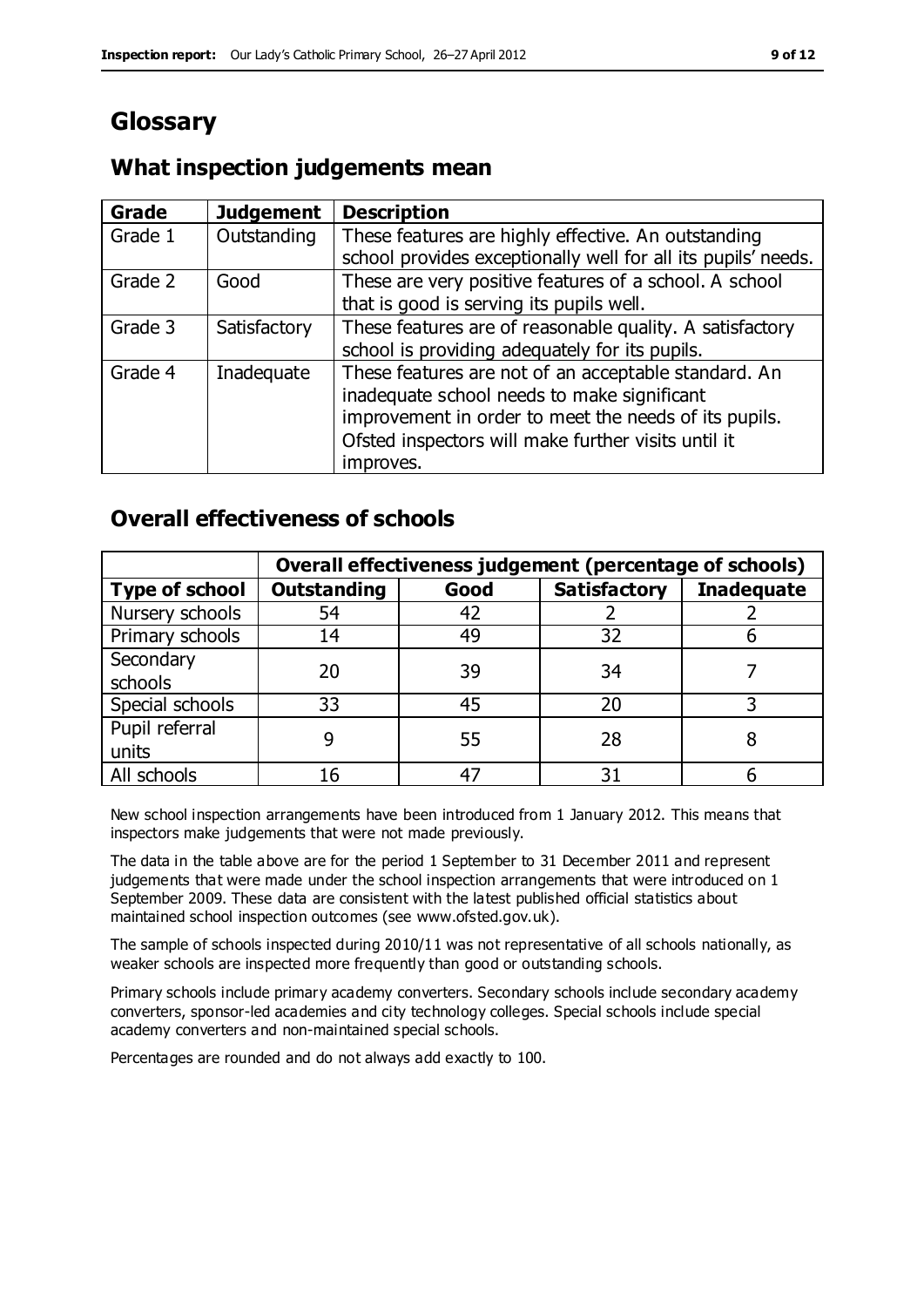## **Common terminology used by inspectors**

| Achievement:               | the progress and success of a pupil in their<br>learning and development taking account of their<br>attainment.                                                                                                        |
|----------------------------|------------------------------------------------------------------------------------------------------------------------------------------------------------------------------------------------------------------------|
| Attainment:                | the standard of the pupils' work shown by test and<br>examination results and in lessons.                                                                                                                              |
| Attendance:                | the regular attendance of pupils at school and in<br>lessons, taking into account the school's efforts to<br>encourage good attendance.                                                                                |
| Behaviour:                 | how well pupils behave in lessons, with emphasis<br>on their attitude to learning. Pupils' punctuality to<br>lessons and their conduct around the school.                                                              |
| Capacity to improve:       | the proven ability of the school to continue<br>improving based on its self-evaluation and what<br>the school has accomplished so far and on the<br>quality of its systems to maintain improvement.                    |
| Floor standards:           | the national minimum expectation of attainment<br>and progression measures.                                                                                                                                            |
| Leadership and management: | the contribution of all the staff with responsibilities,<br>not just the governors and headteacher, to<br>identifying priorities, directing and motivating staff<br>and running the school.                            |
| Learning:                  | how well pupils acquire knowledge, develop their<br>understanding, learn and practise skills and are<br>developing their competence as learners.                                                                       |
| Overall effectiveness:     | inspectors form a judgement on a school's overall<br>effectiveness based on the findings from their<br>inspection of the school.                                                                                       |
| Progress:                  | the rate at which pupils are learning in lessons and<br>over longer periods of time. It is often measured<br>by comparing the pupils' attainment at the end of a<br>key stage with their attainment when they started. |
| Safety:                    | how safe pupils are in school, including in lessons;<br>and their understanding of risks. Pupils' freedom<br>from bullying and harassment. How well the school<br>promotes safety, for example e-learning.             |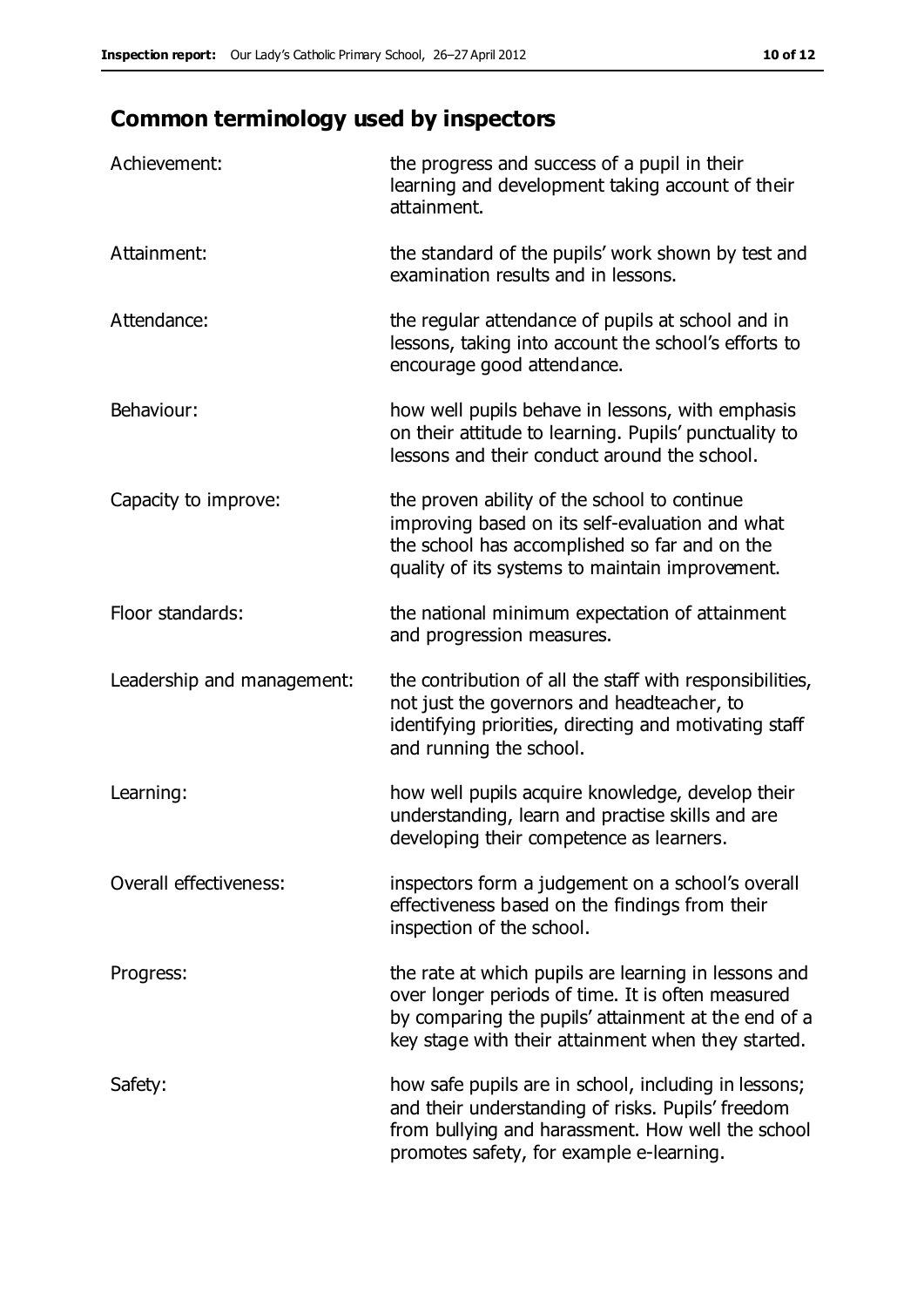#### **This letter is provided for the school, parents and carers to share with their children. It describes Ofsted's main findings from the inspection of their school.**



30 April 2012

Dear Pupils

#### **Inspection of Our Lady's Catholic Primary School, Chesham Bois, Amersham, HP6 5PL**

Thank you for making us so welcome when we visited your school, and for completing the questionnaire. We enjoyed our visit and talking to you. You were very polite.

Your school provides you with a satisfactory education. Overall, your progress and achievement are satisfactory. By the end of Year 6, your attainment is above the national average in reading, writing and mathematics. However, the standards you reach in writing are not yet as high as those in reading and mathematics. In our discussions, you told us that you enjoy school and feel safe because the staff look after you. You know that you can turn to them if you are worried. Your behaviour is satisfactory and is improving. You are beginning to take more responsibility for yourselves and to show a greater interest in your work. Your attendance is also improving and is now above average. Well done – keep it up!

We have asked the school to help you to make better progress and reach higher standards, especially in writing, by:

- making better use of assessment information to plan lessons that are pitched at the right level for you, giving you more opportunities to develop your writing skills in other lessons and giving you clearer guidance on how to improve your work
- $\blacksquare$  developing the role of middle leaders and the governing body in leading the school.

Please remember that to make your school better, you must always try your best.

Yours sincerely

David Wynford Jones Lead inspector